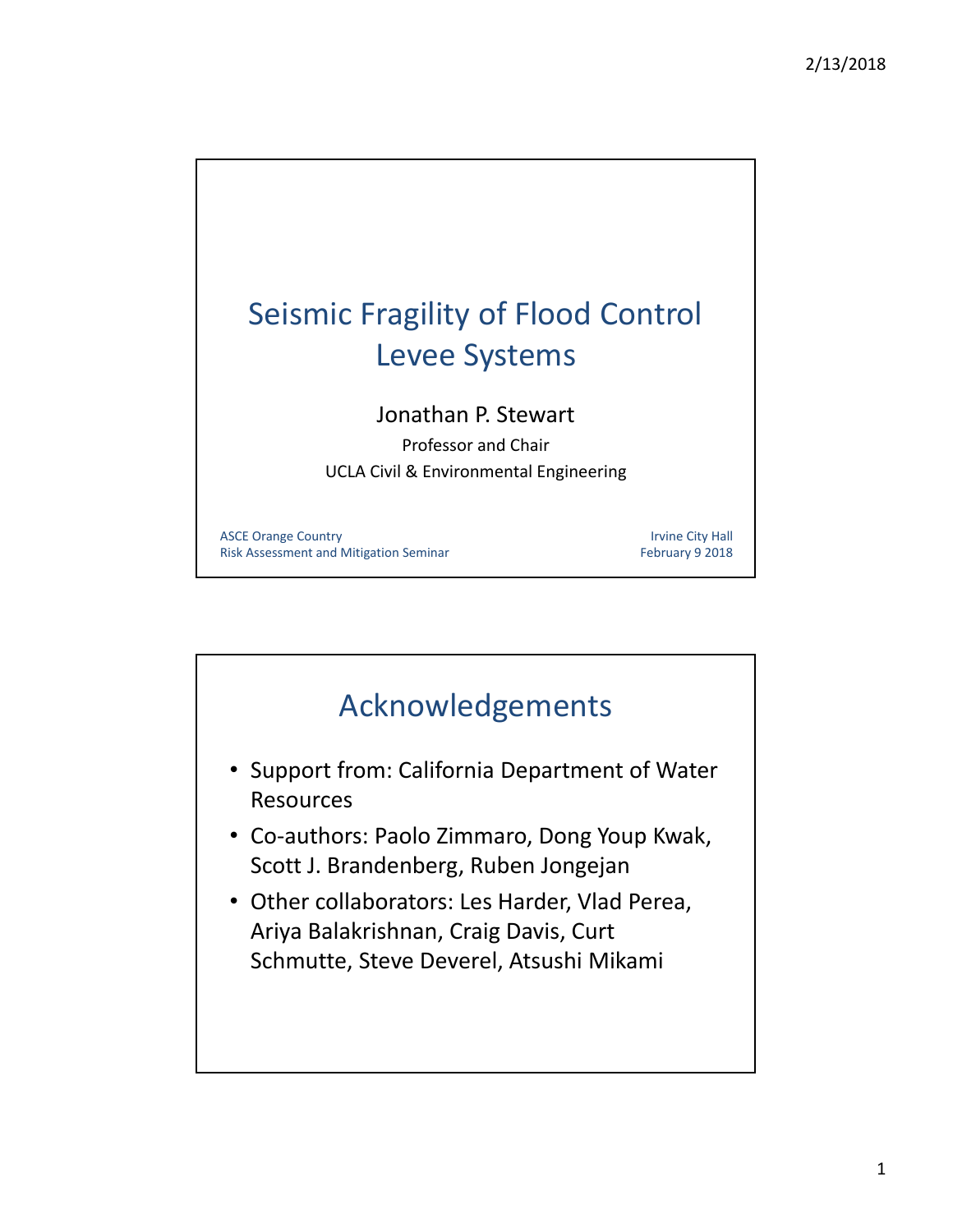### Levees

*Definition*: man‐made or natural embankments along rivers or water bodies

*Purpose*: flood protection

Can be *intermittently* loaded



*American River, Sacramento*

### Levees

*Definition*: man‐made or natural embankments along rivers or water bodies

*Purpose*: flood protection

Can be *intermittently* or *continuously* loaded



*Sacramento‐San Joaquin Delta*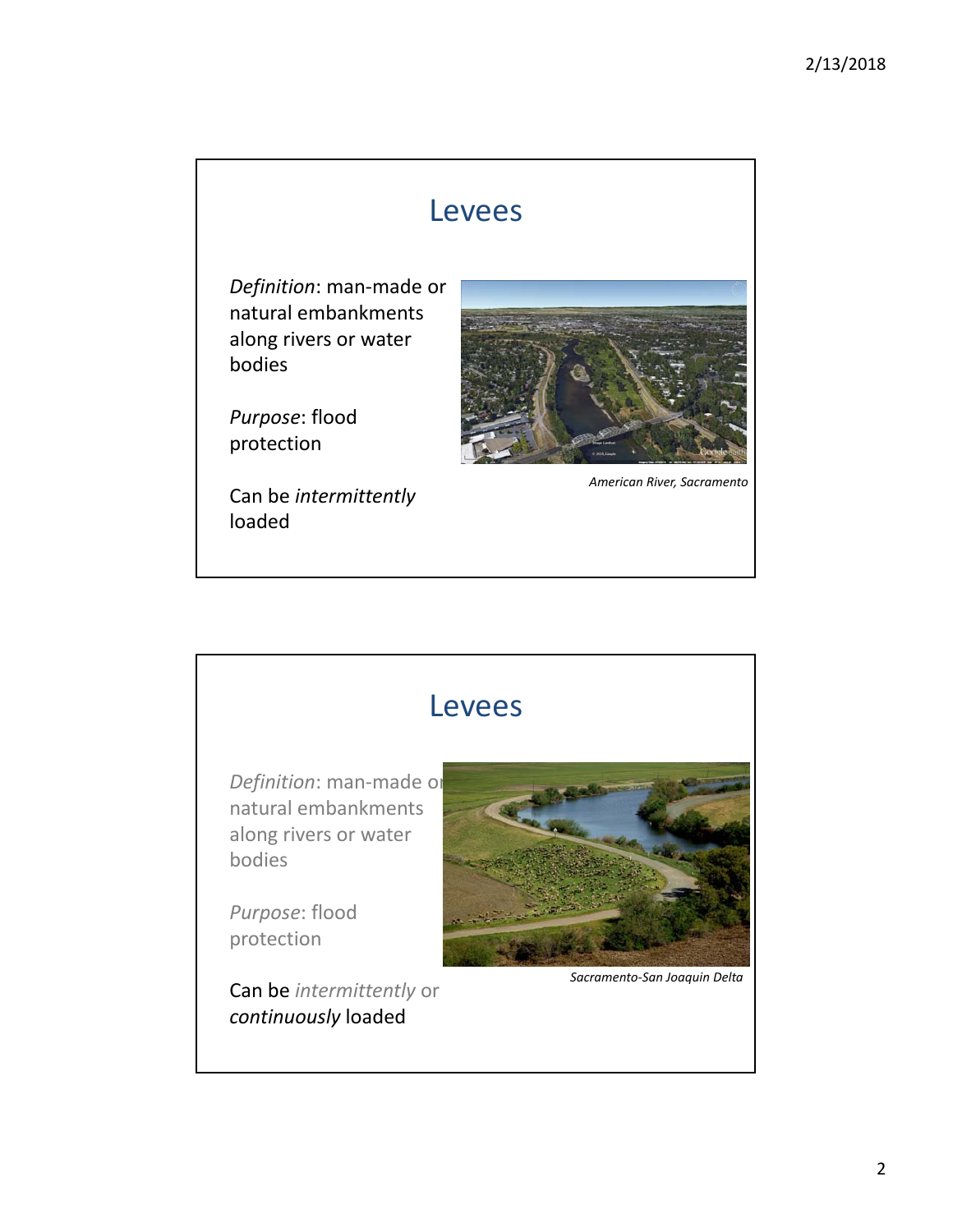

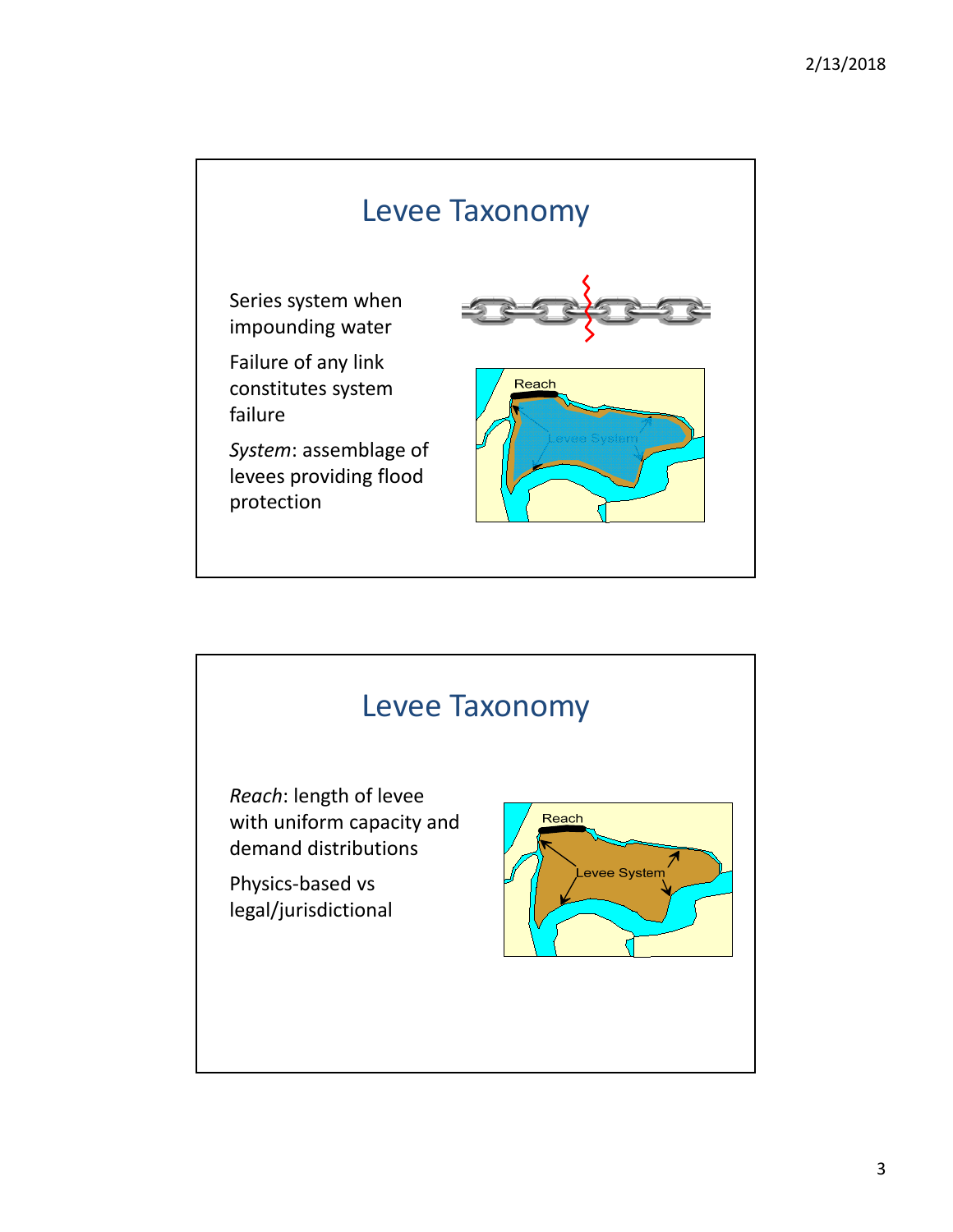

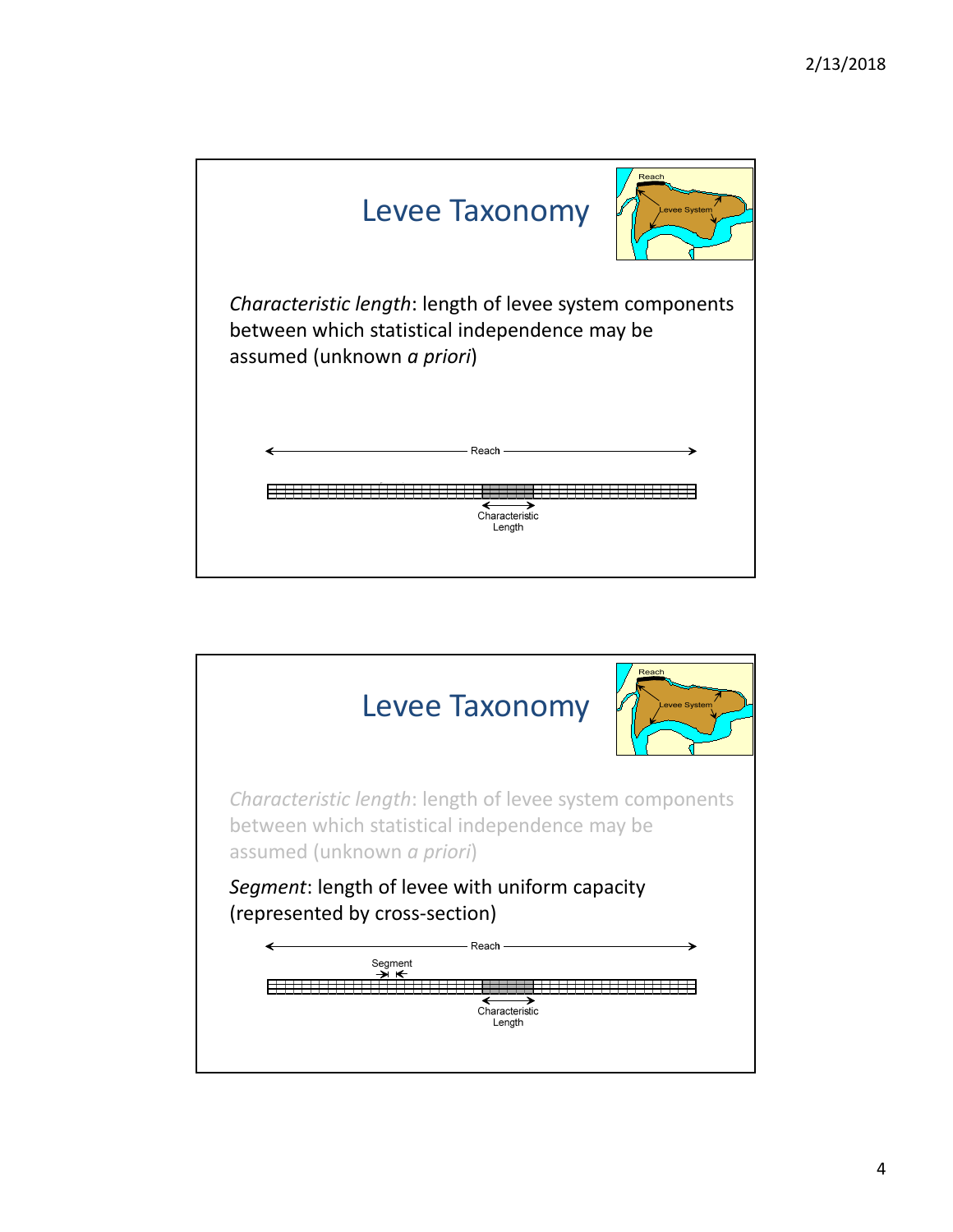

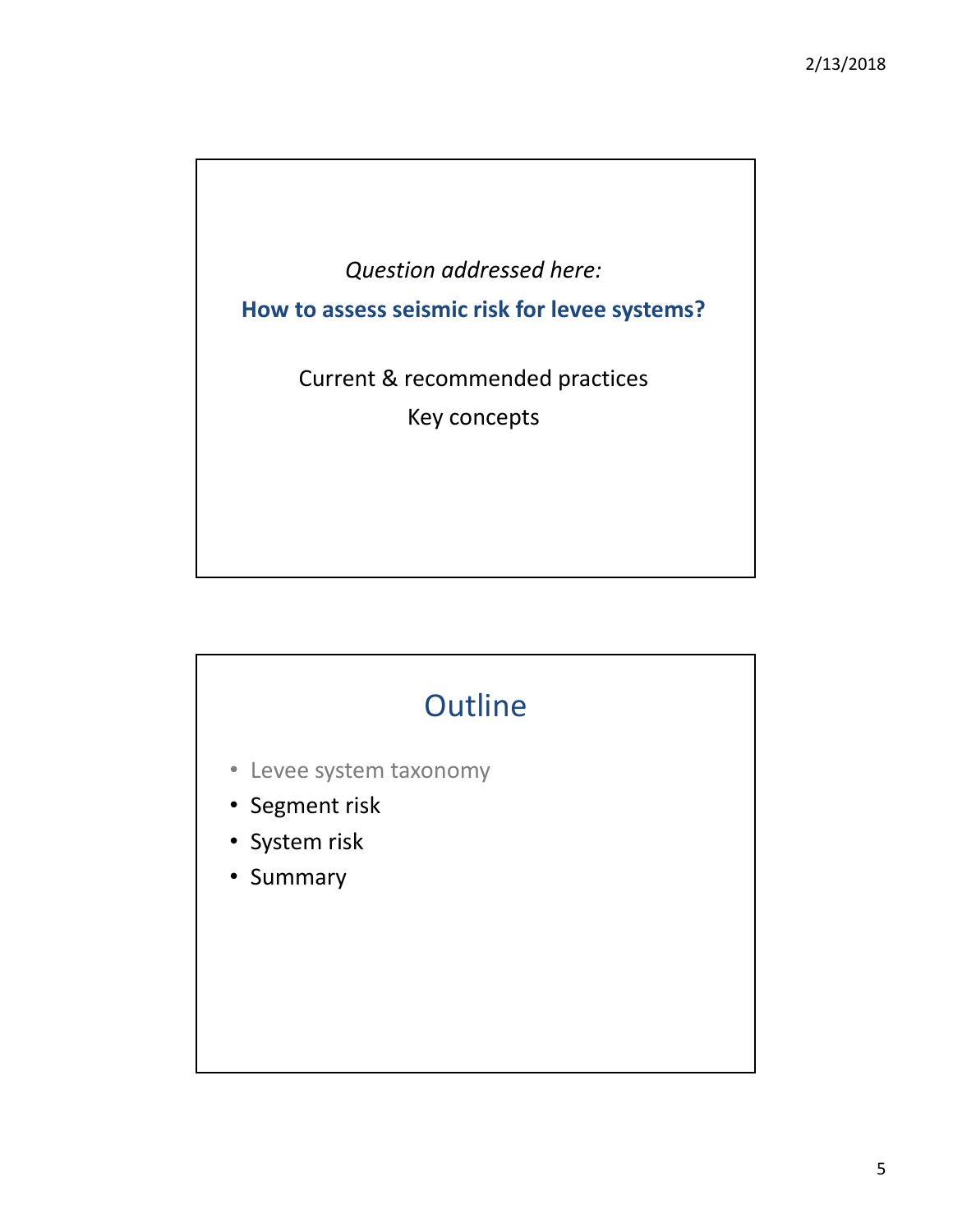### Segment

- Deformation mechanisms
- Consequent risk
- International guidelines
- Empirical fragility model

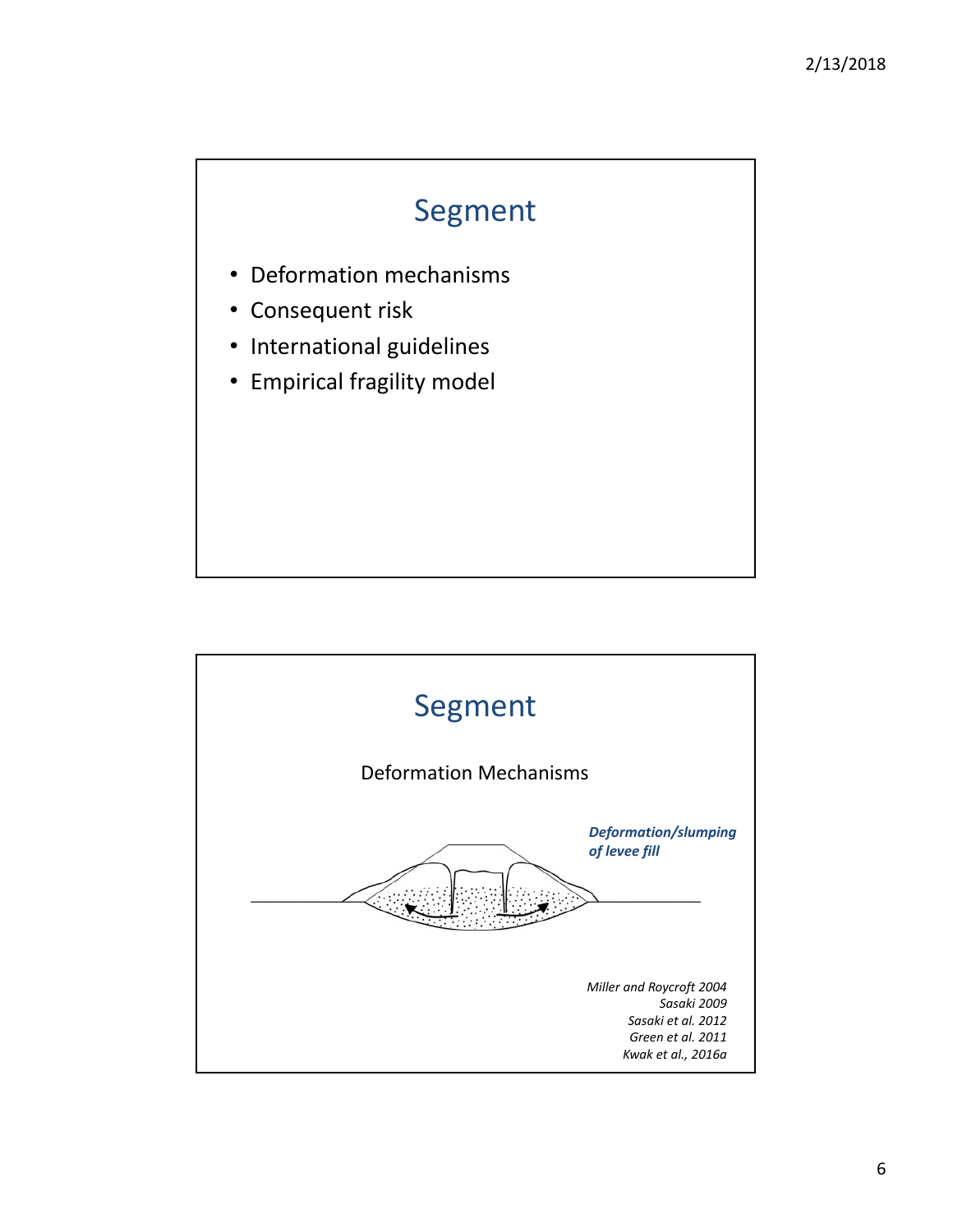

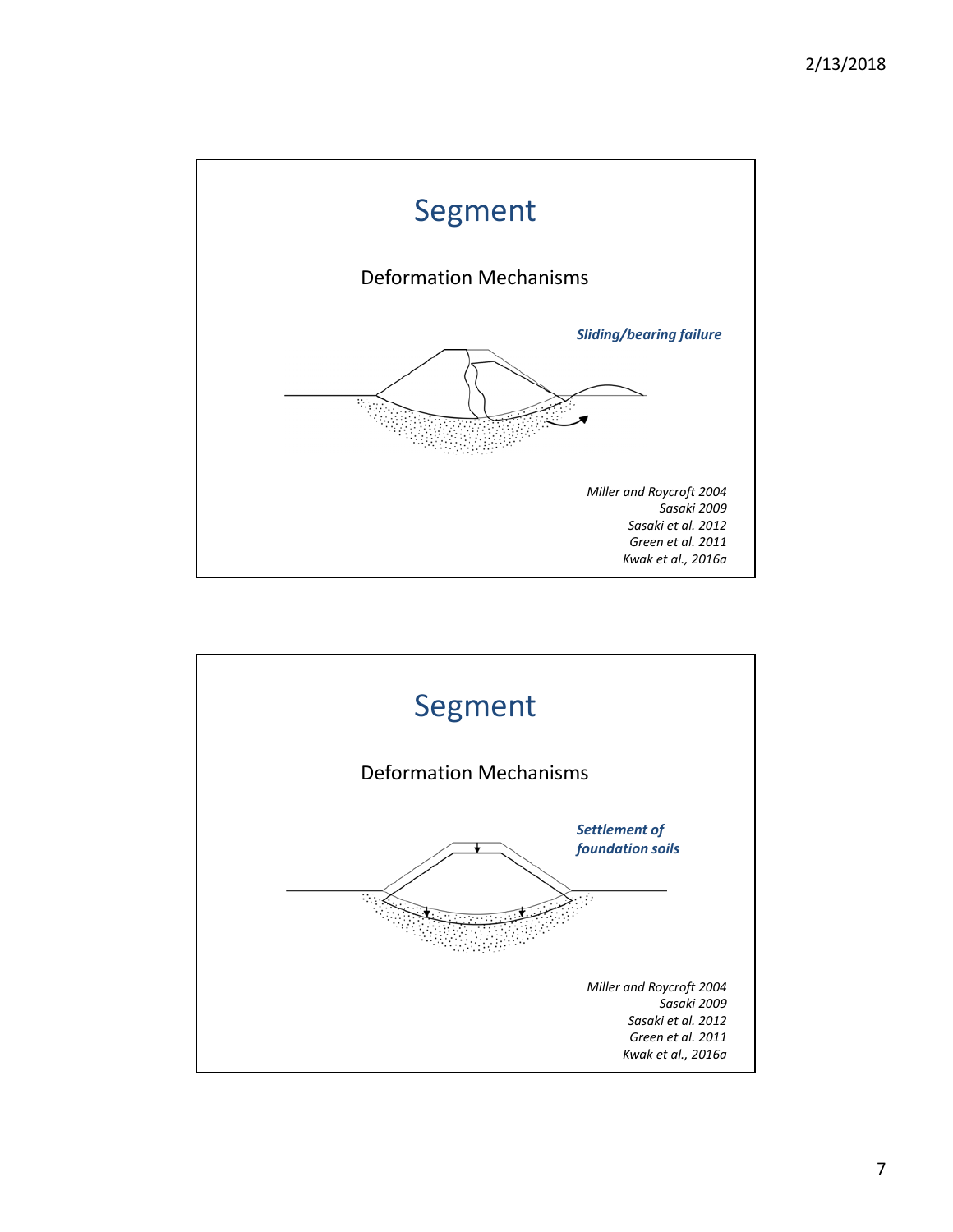

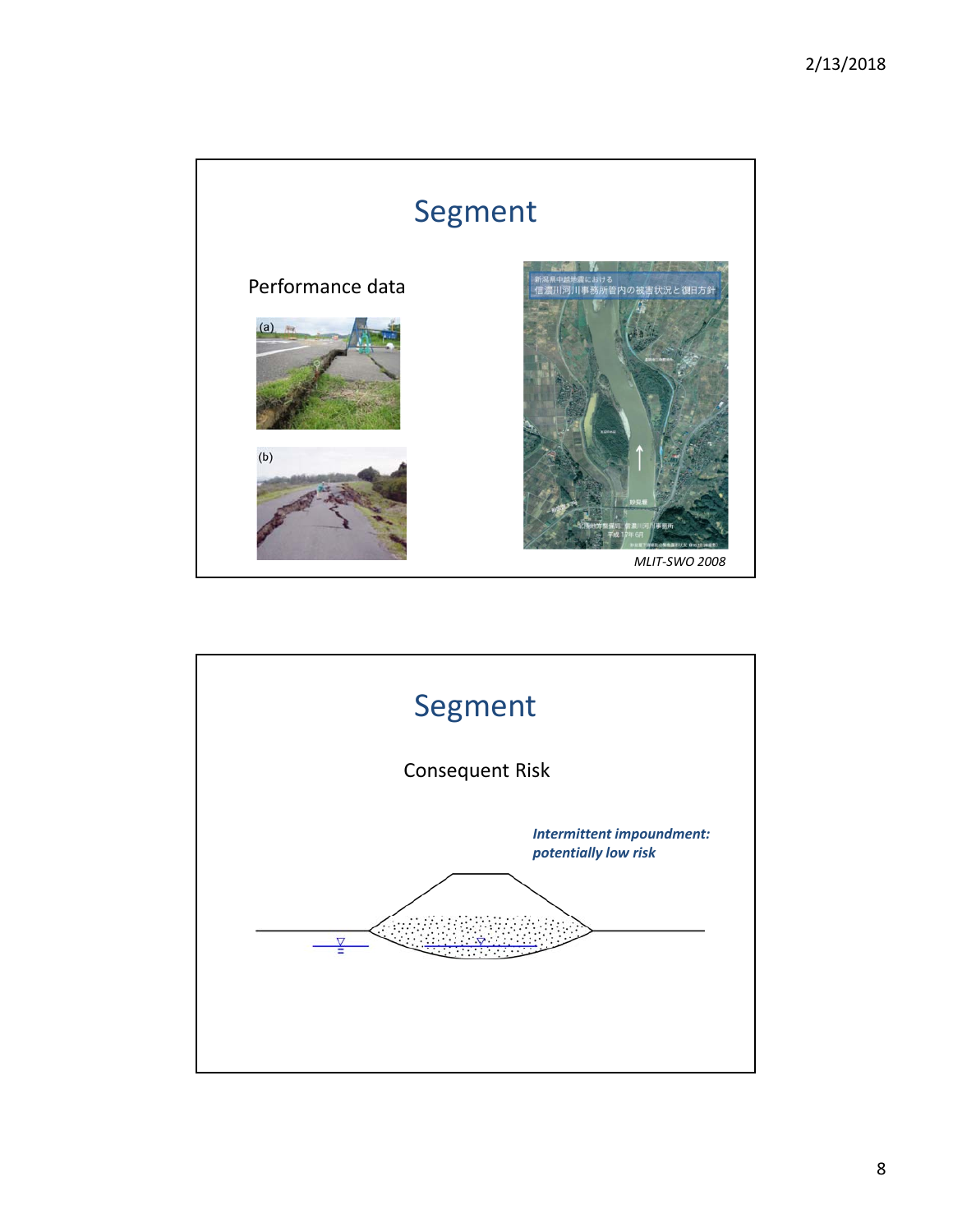

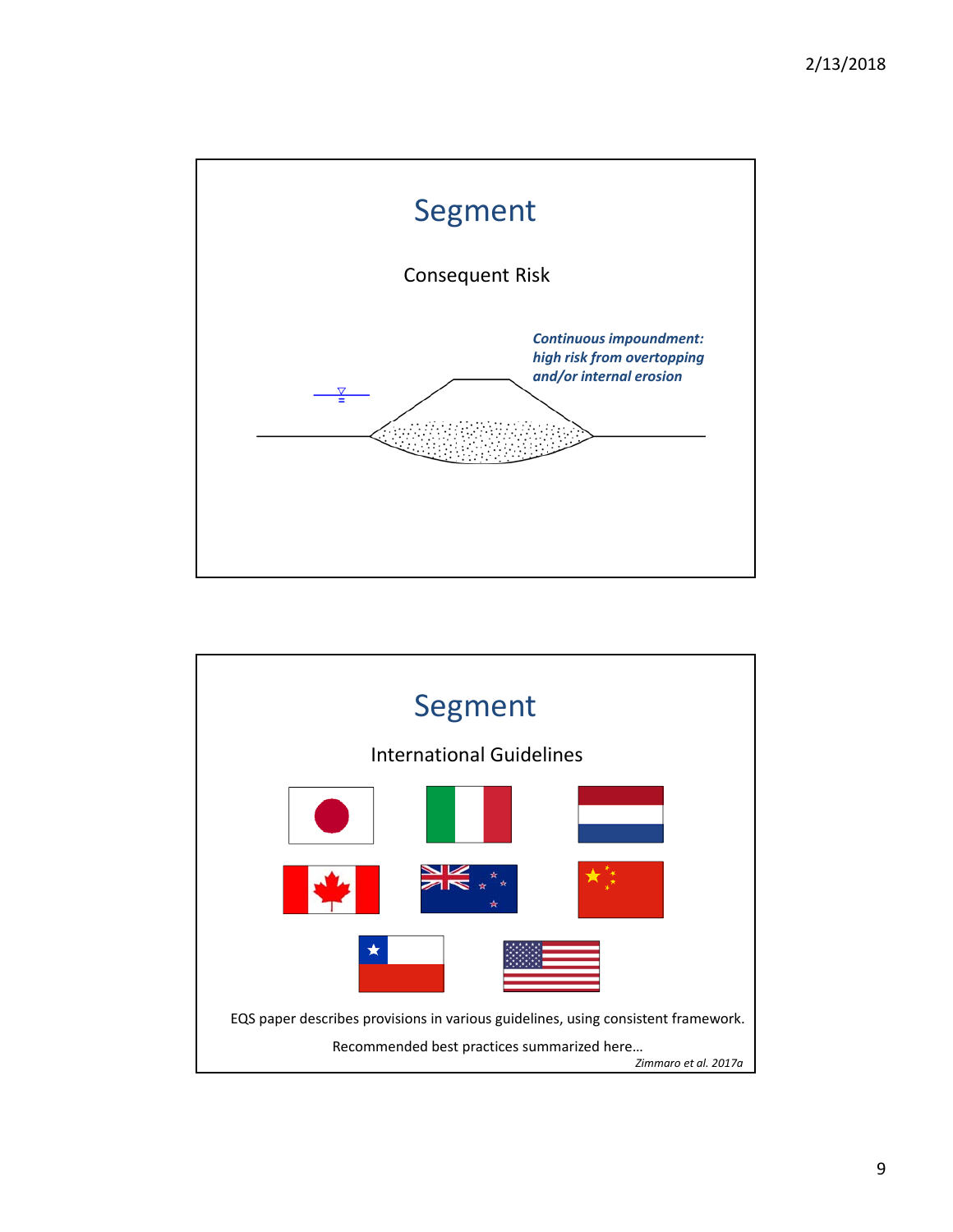

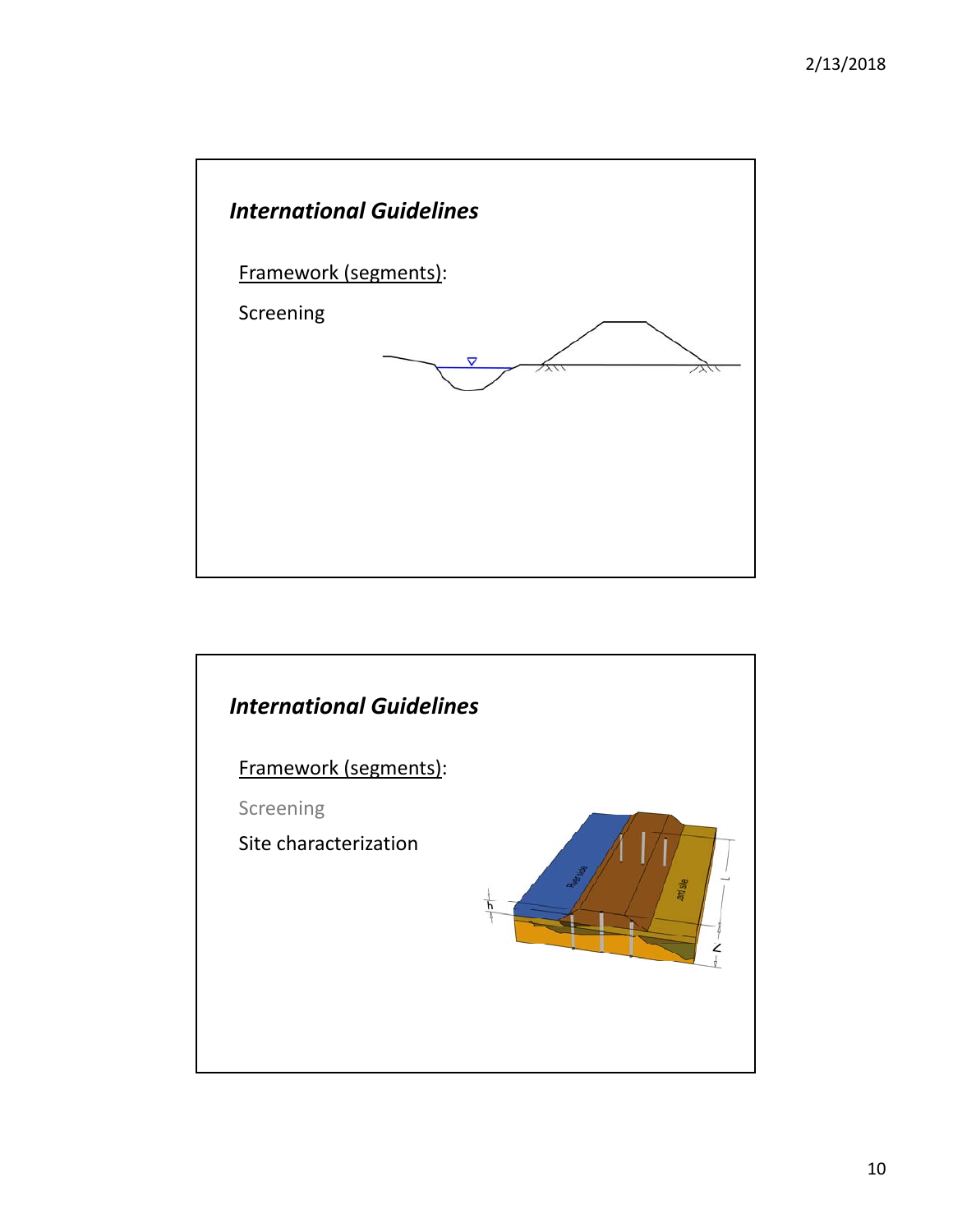#### *International Guidelines*

Framework (segments):

Screening

Site characterization

Ground motion hazard

*PSHA or DSHA Site response Flood return period*

#### *International Guidelines*

Framework (segments):

Screening

Site characterization

Ground motion hazard

Strength loss potential *Liquefaction Cyclic softening*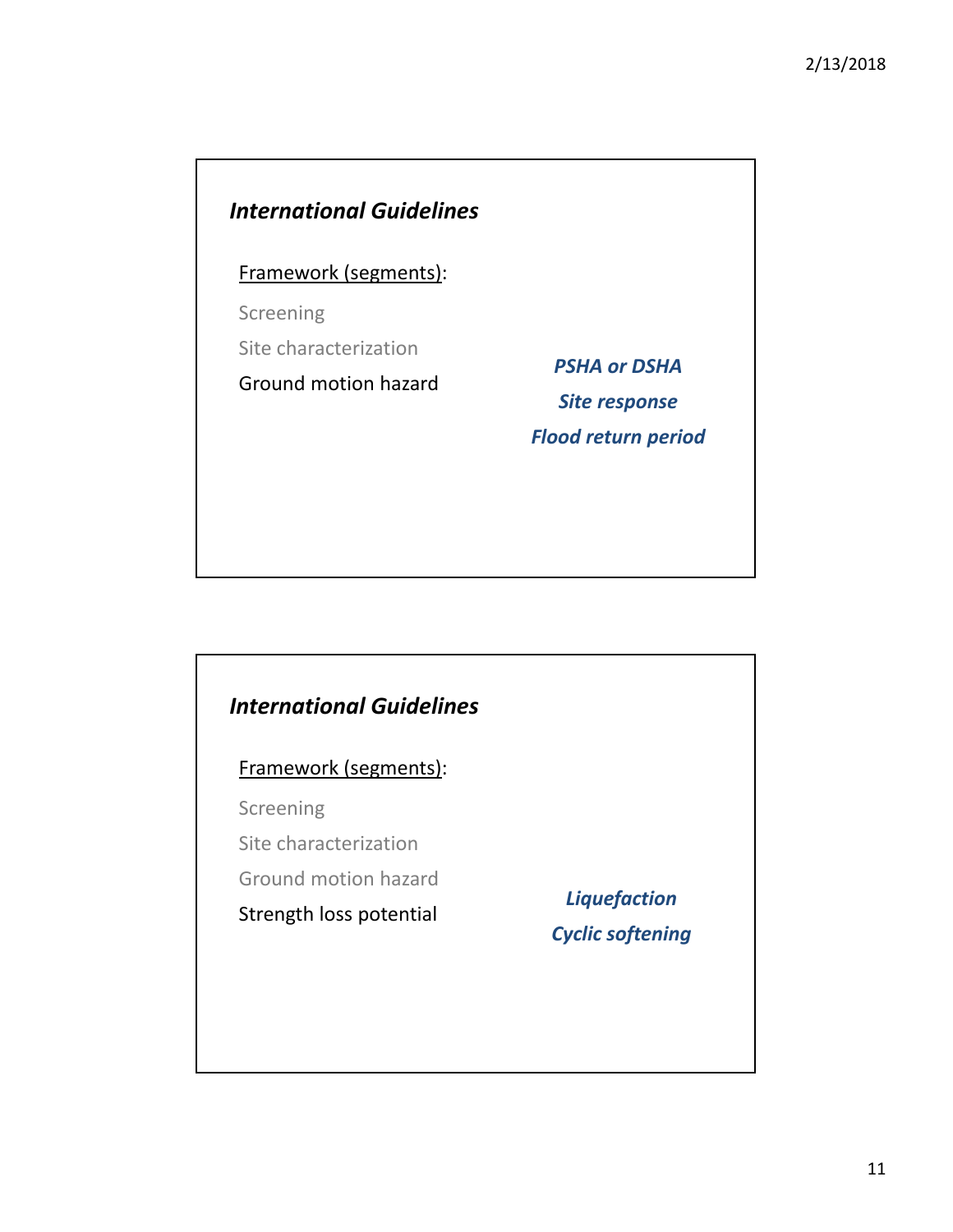

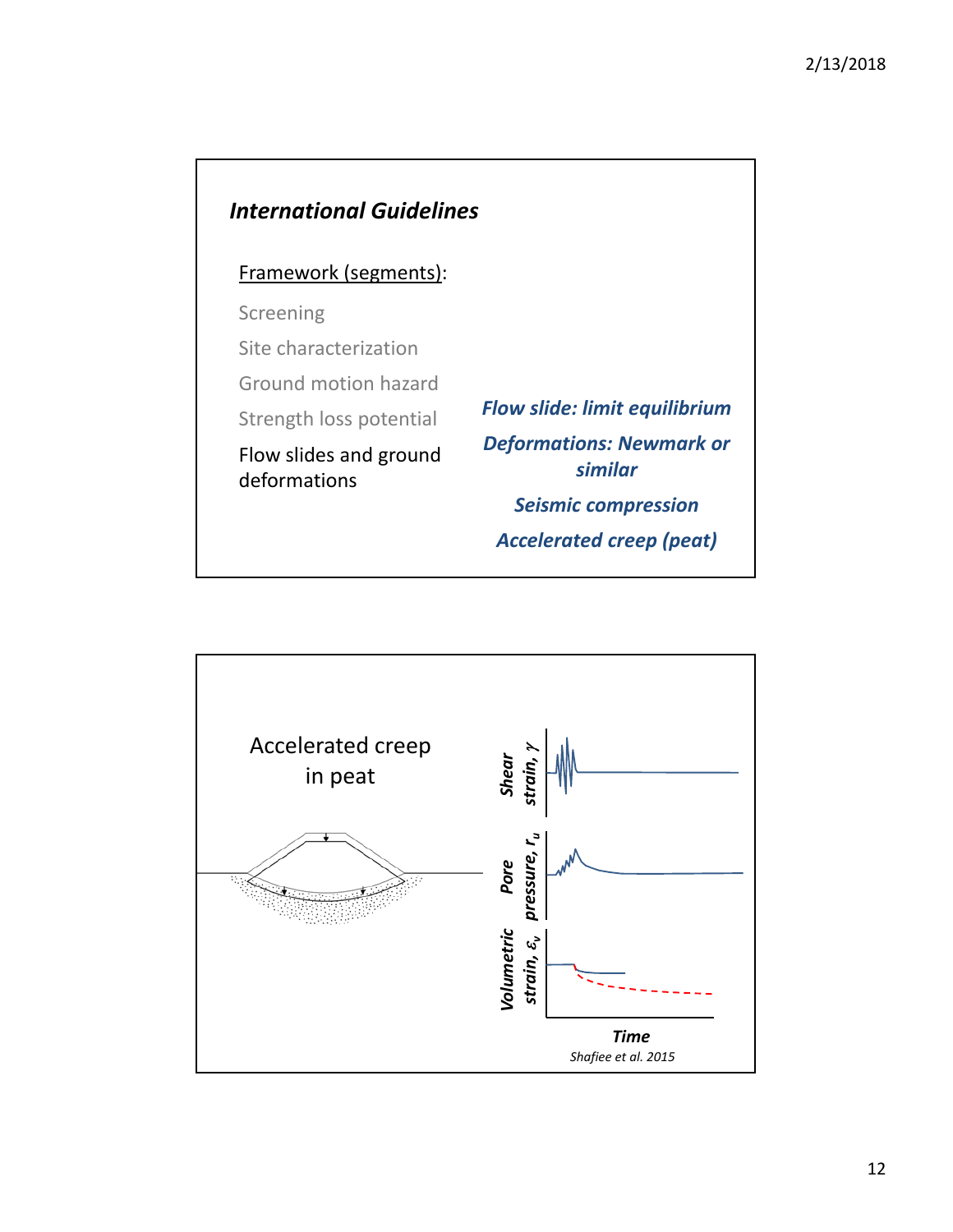#### *International Guidelines*

#### Framework (segments):

Screening

Site characterization

Ground motion hazard

Strength loss potential

Flow slides and ground

deformations

Risk mitigation

*Prepare for post‐event repair*

*Pre‐event repair*

#### *International Guidelines* Framework (segments): Screening Site characterization **Ground motion hazard** Strength loss potential Flow slides and ground deformations Risk mitigation **Hazard is computed at location of segment Variability / uncertainty in ground motion**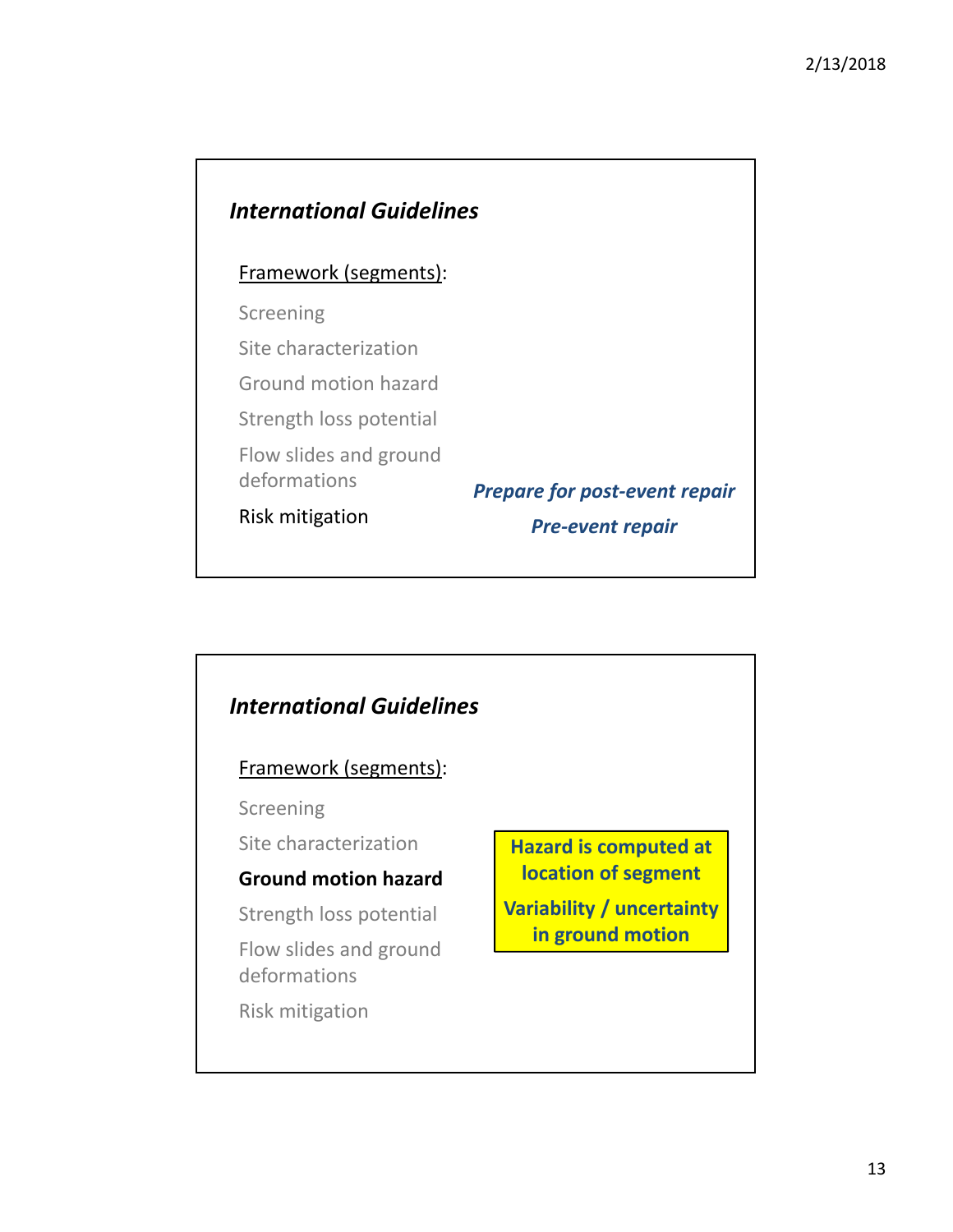

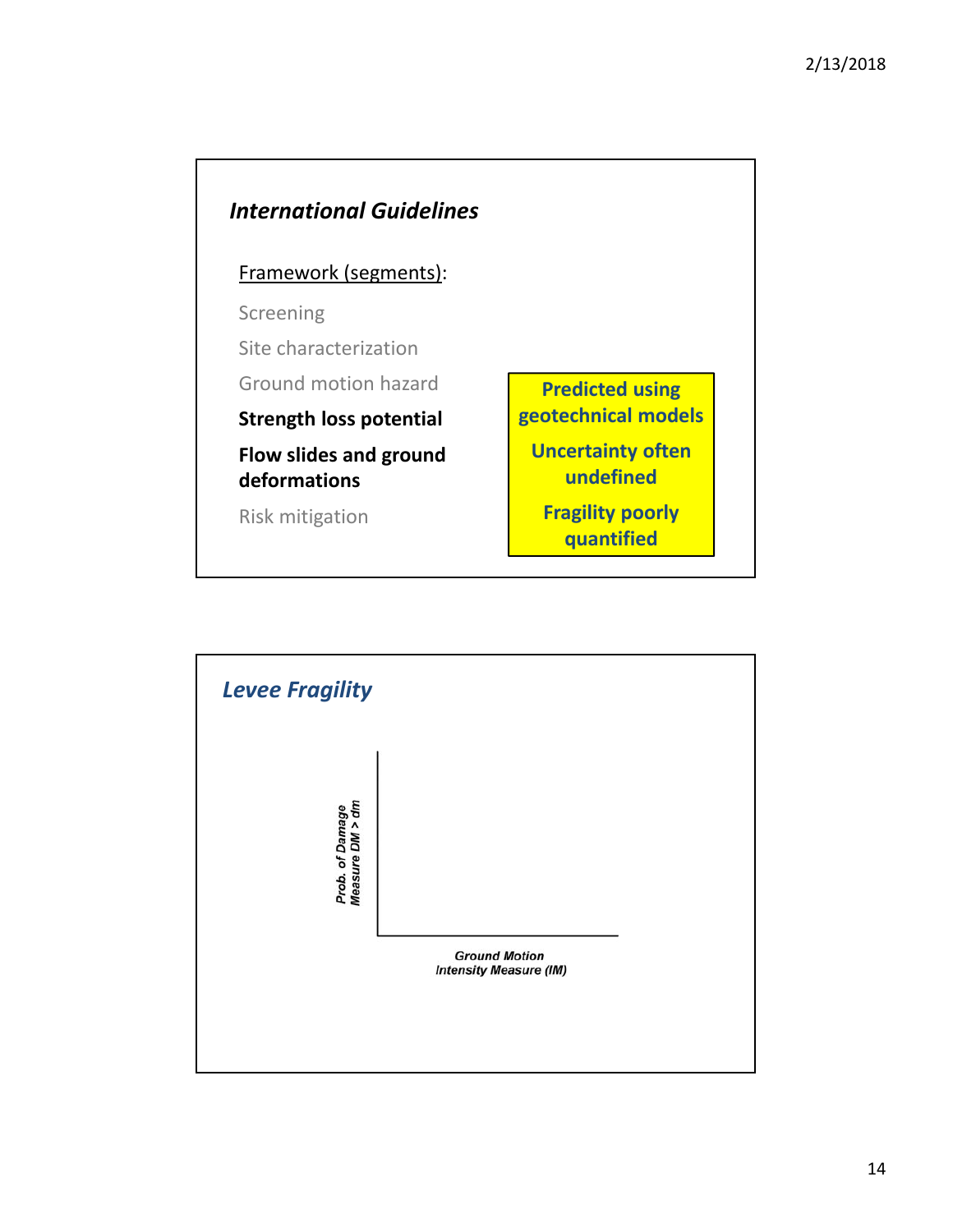

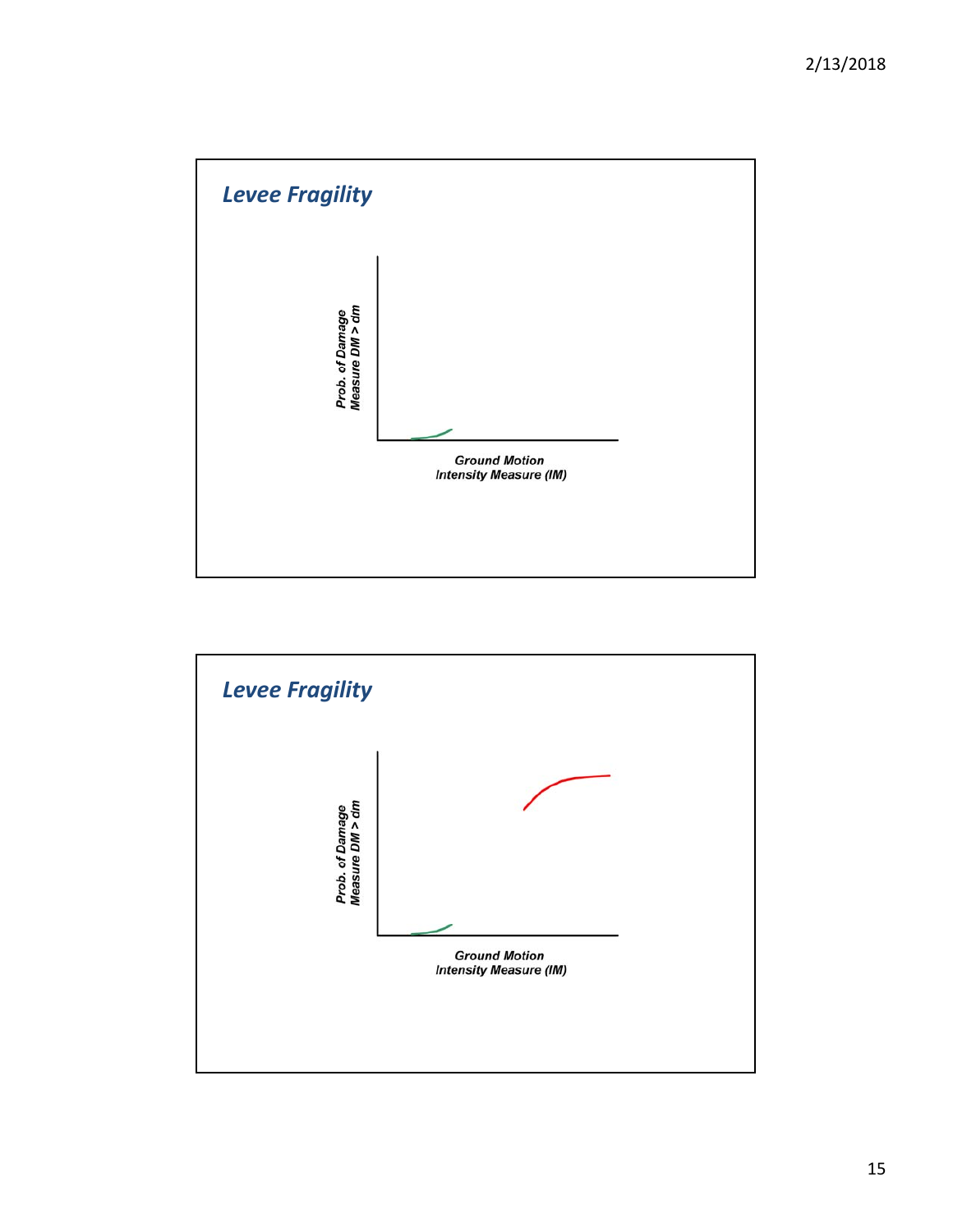

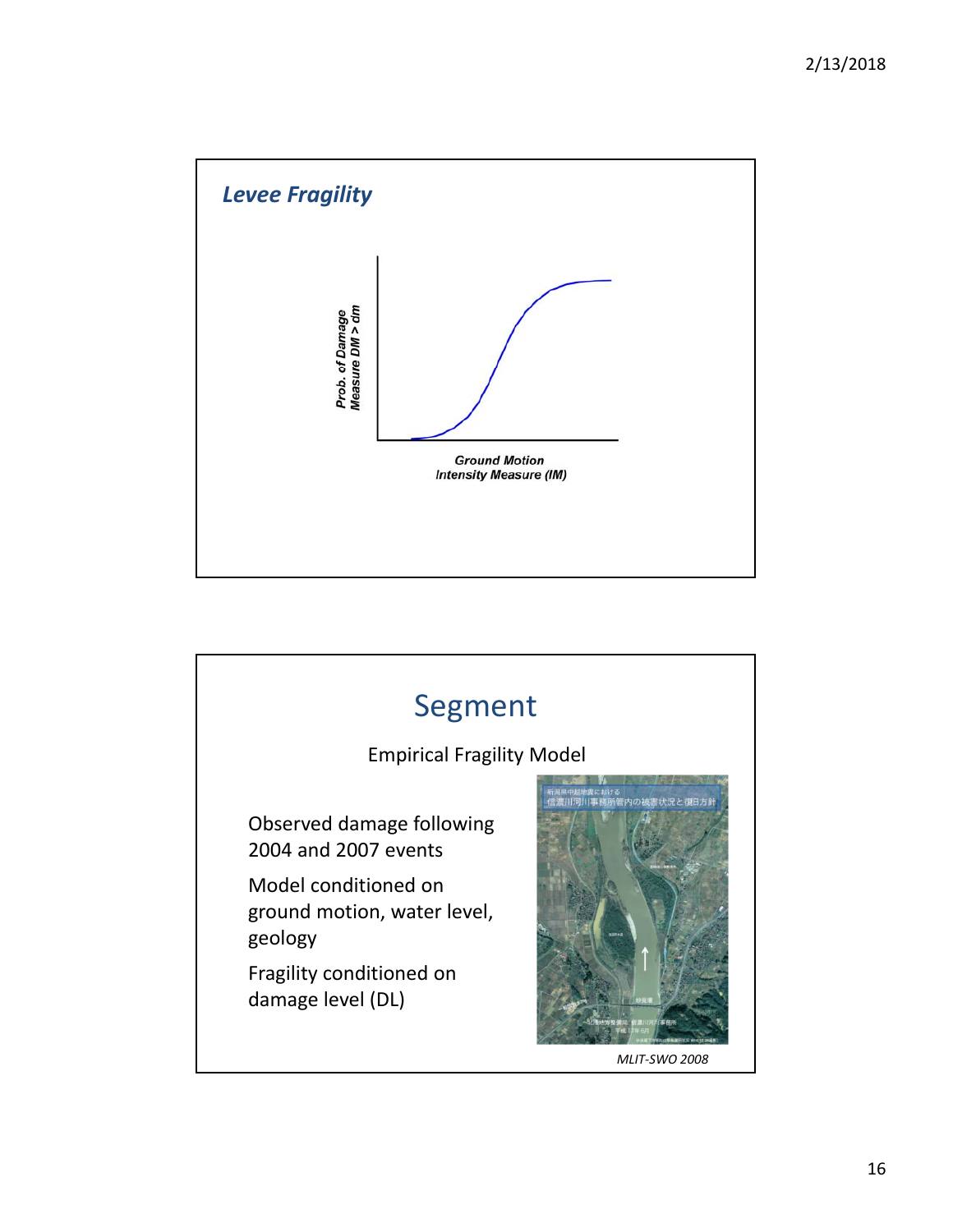

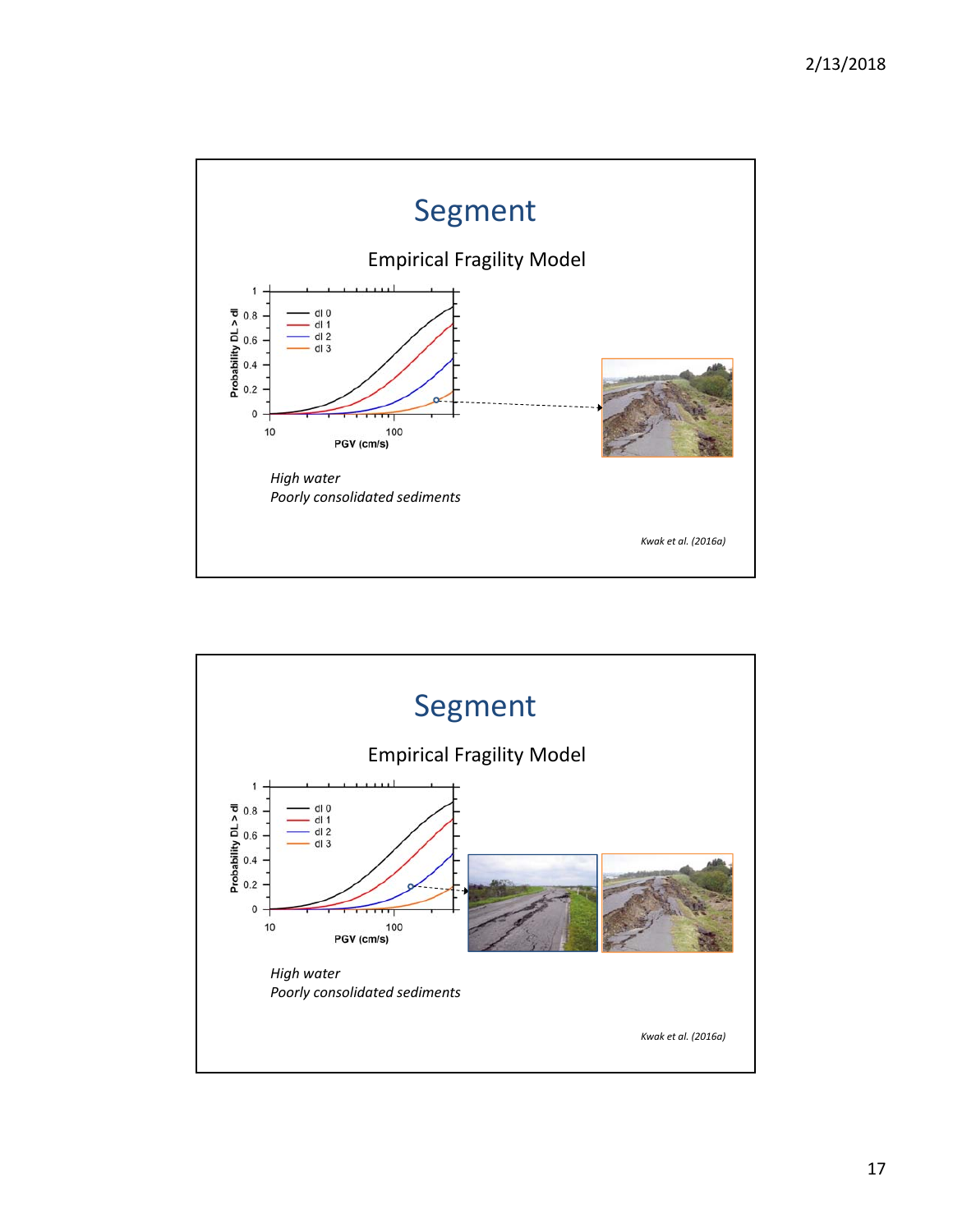

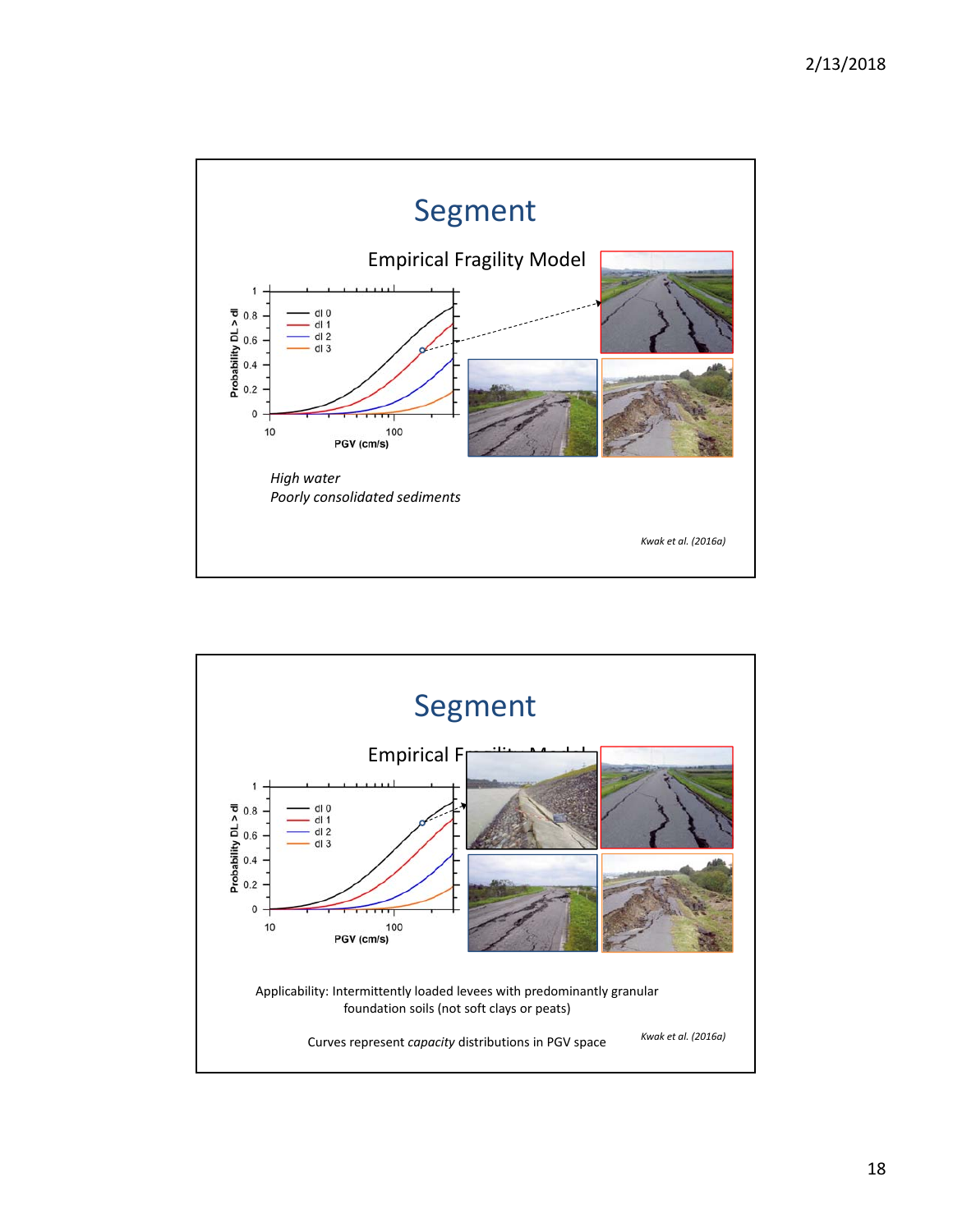

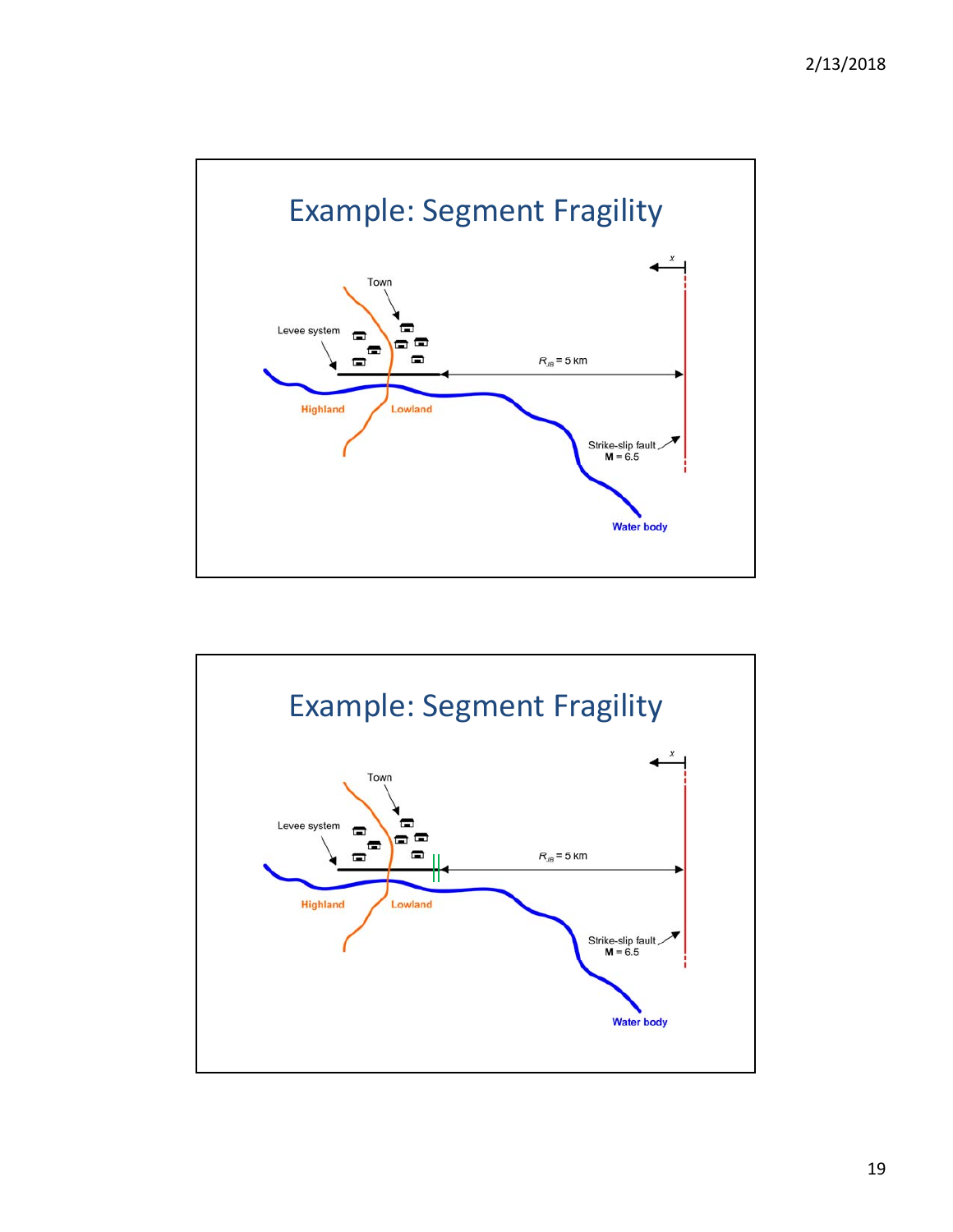

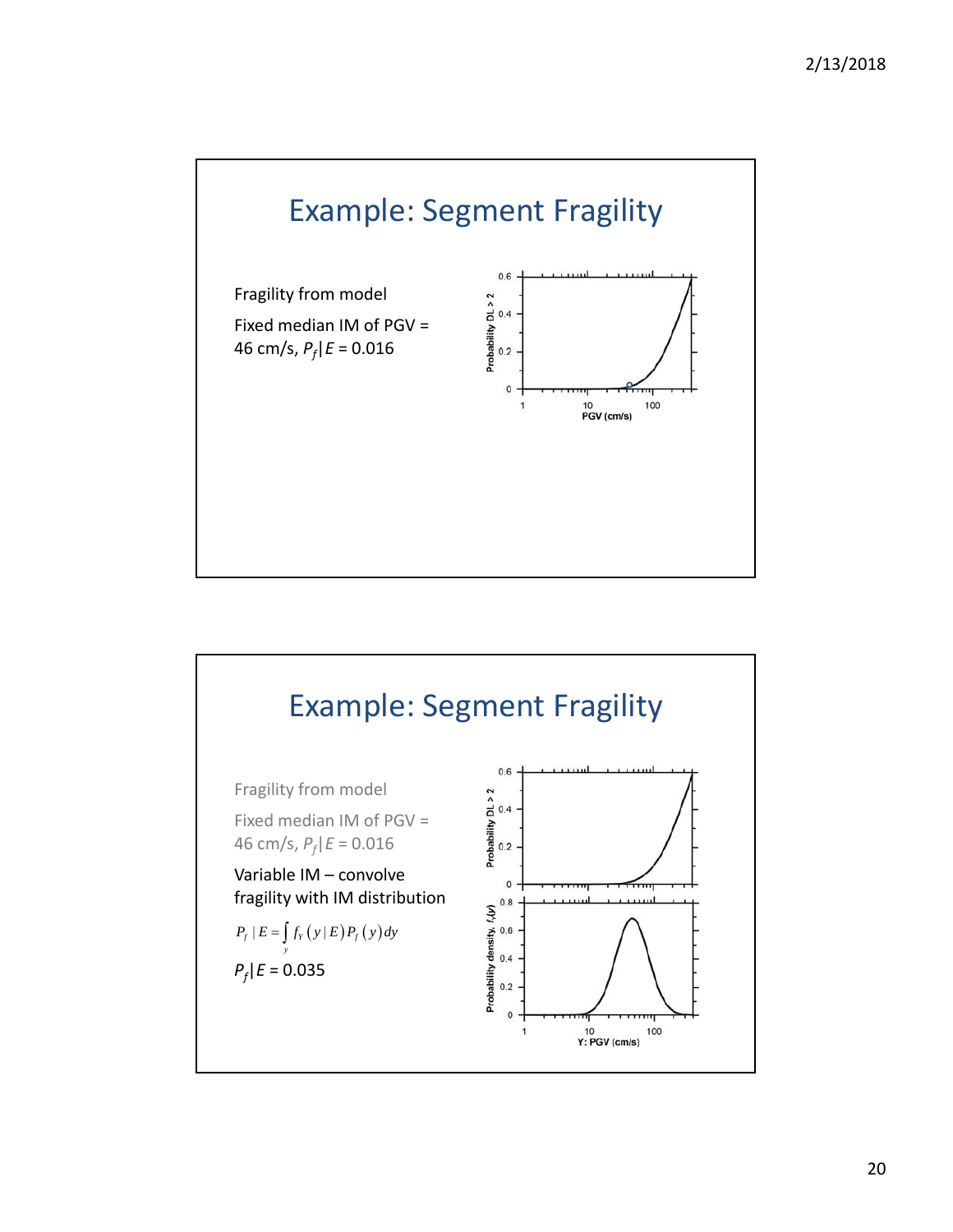# **Outline**

- Levee system taxonomy
- Segment risk
- **System risk**
- Summary

## System Risk

- Concepts of *limit state* and *spatial correlation*
- Past practice
- Recommended approaches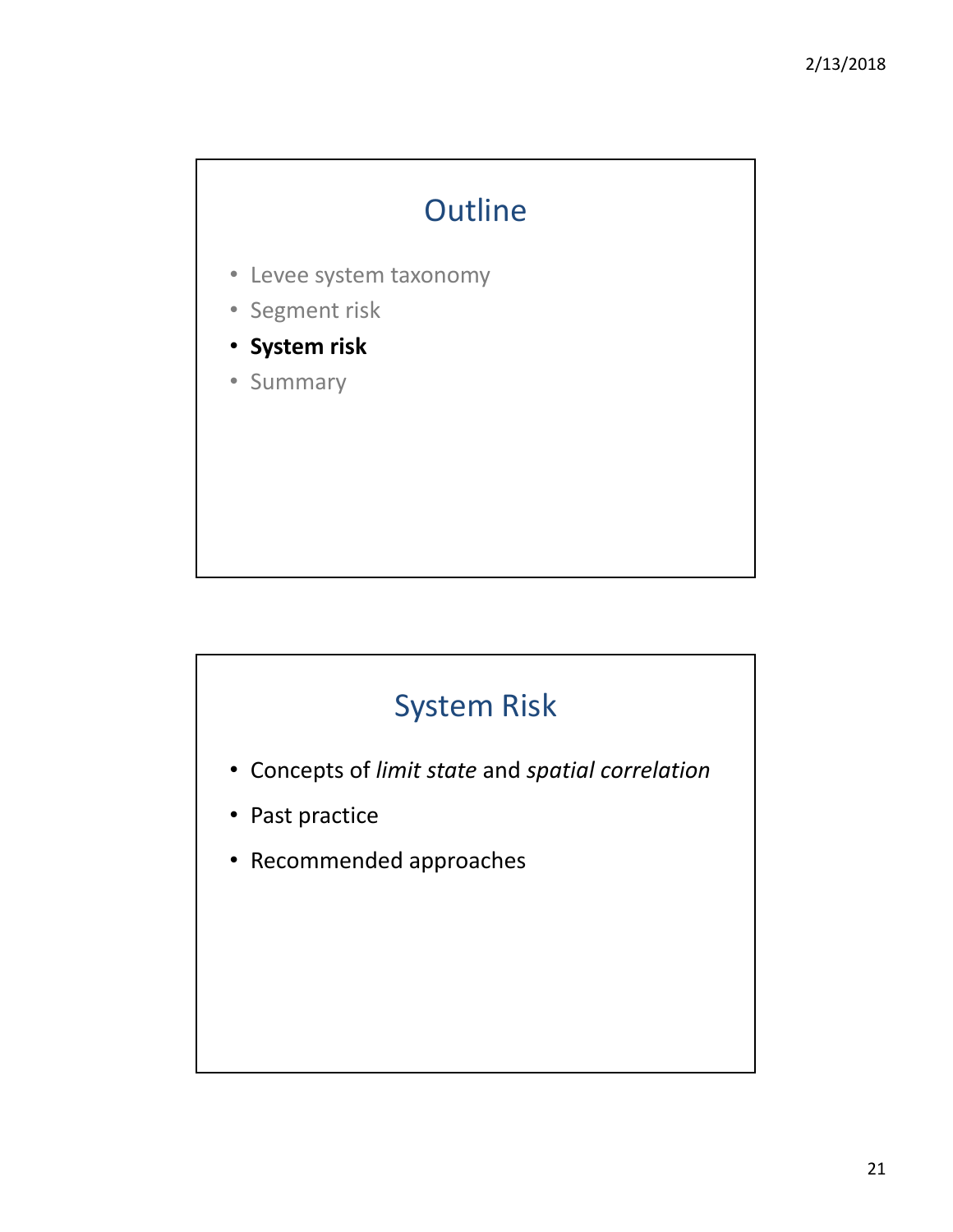

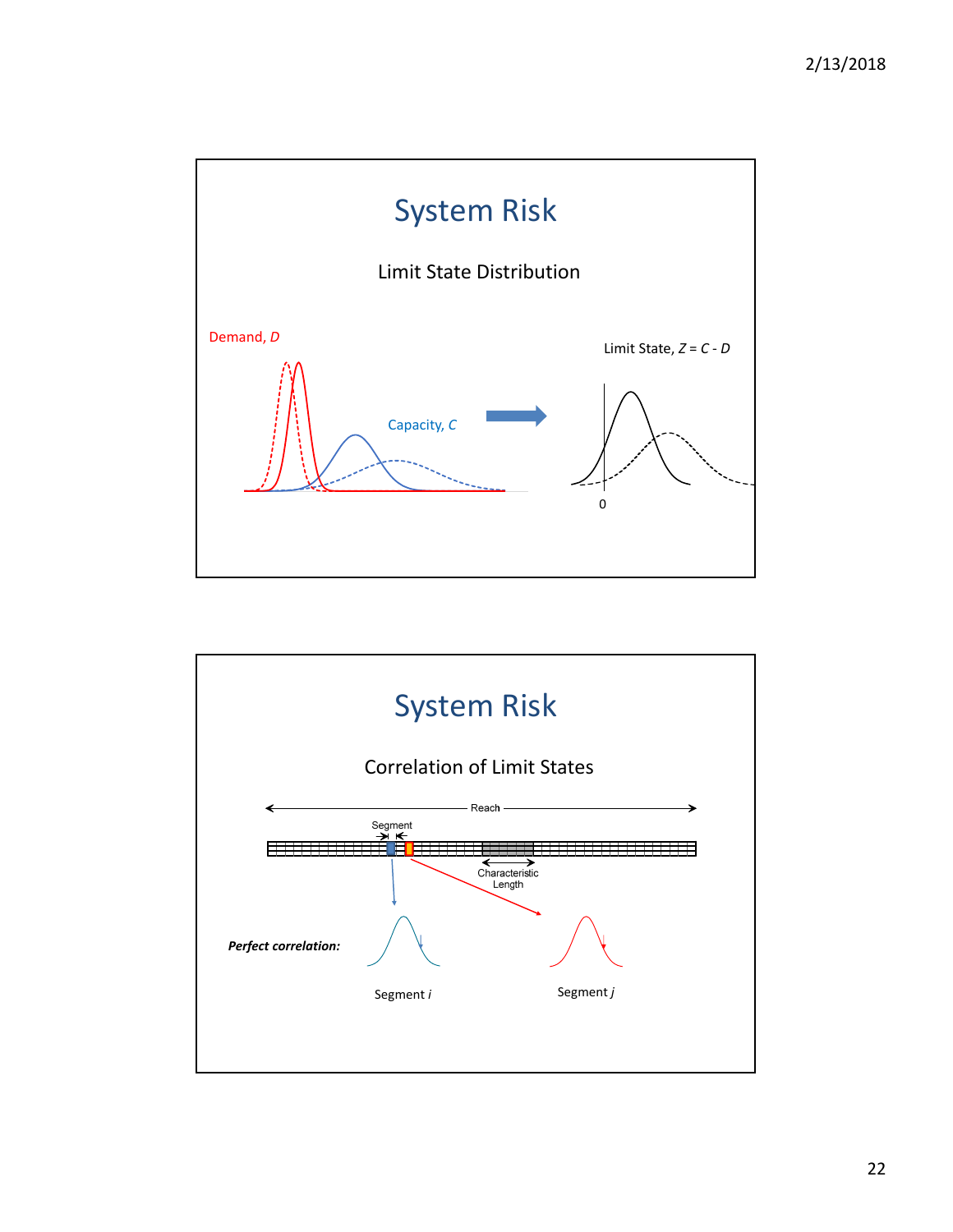

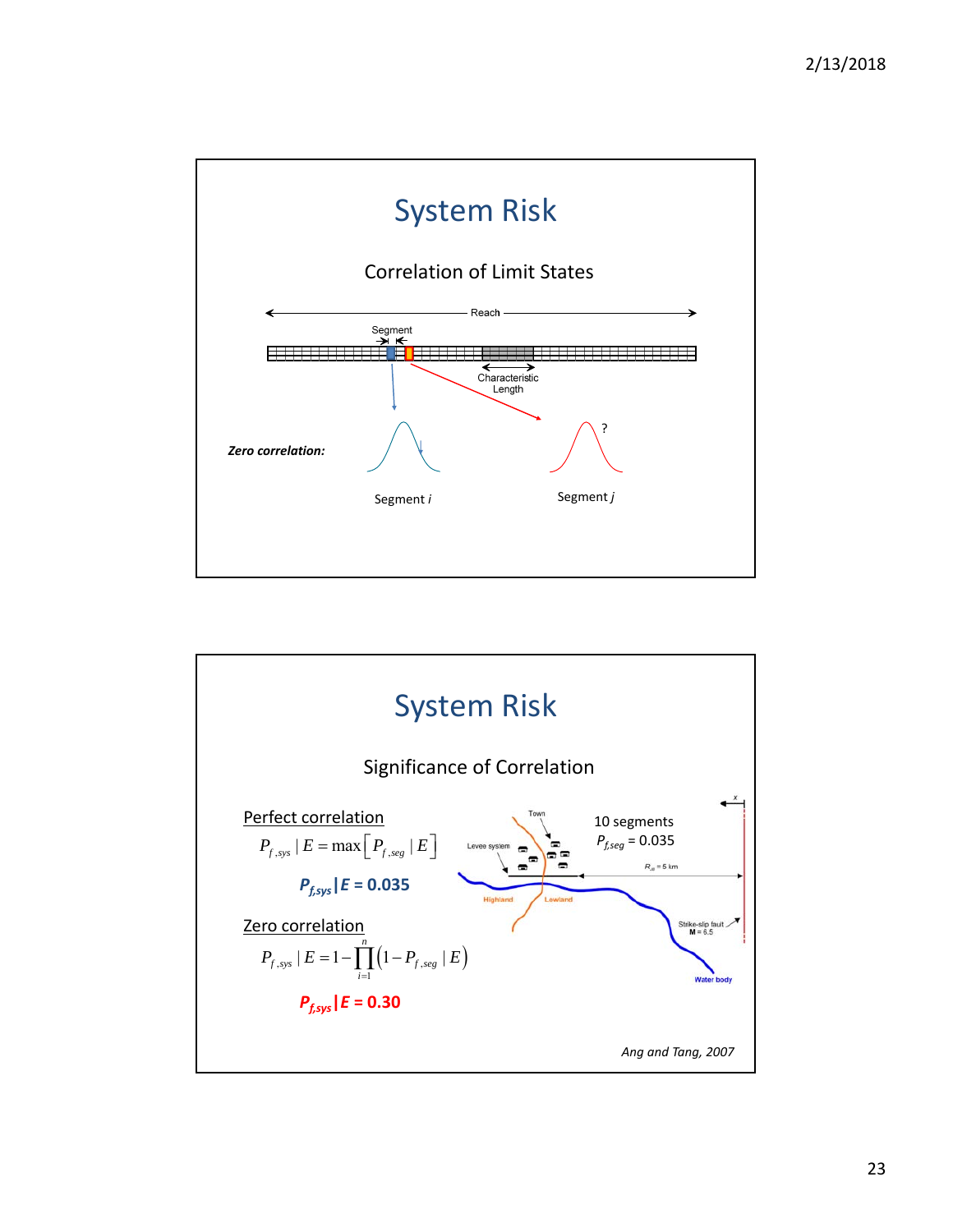

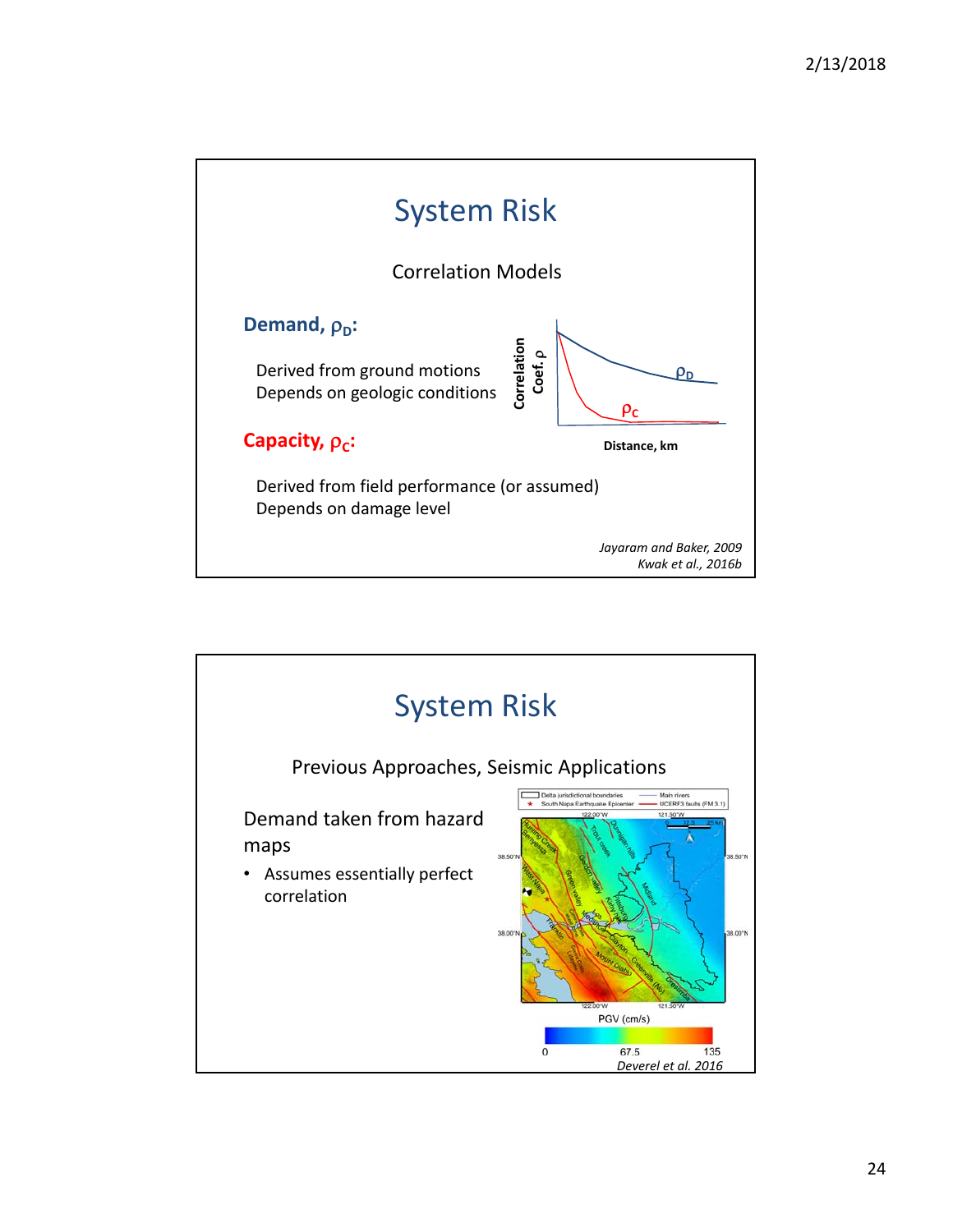

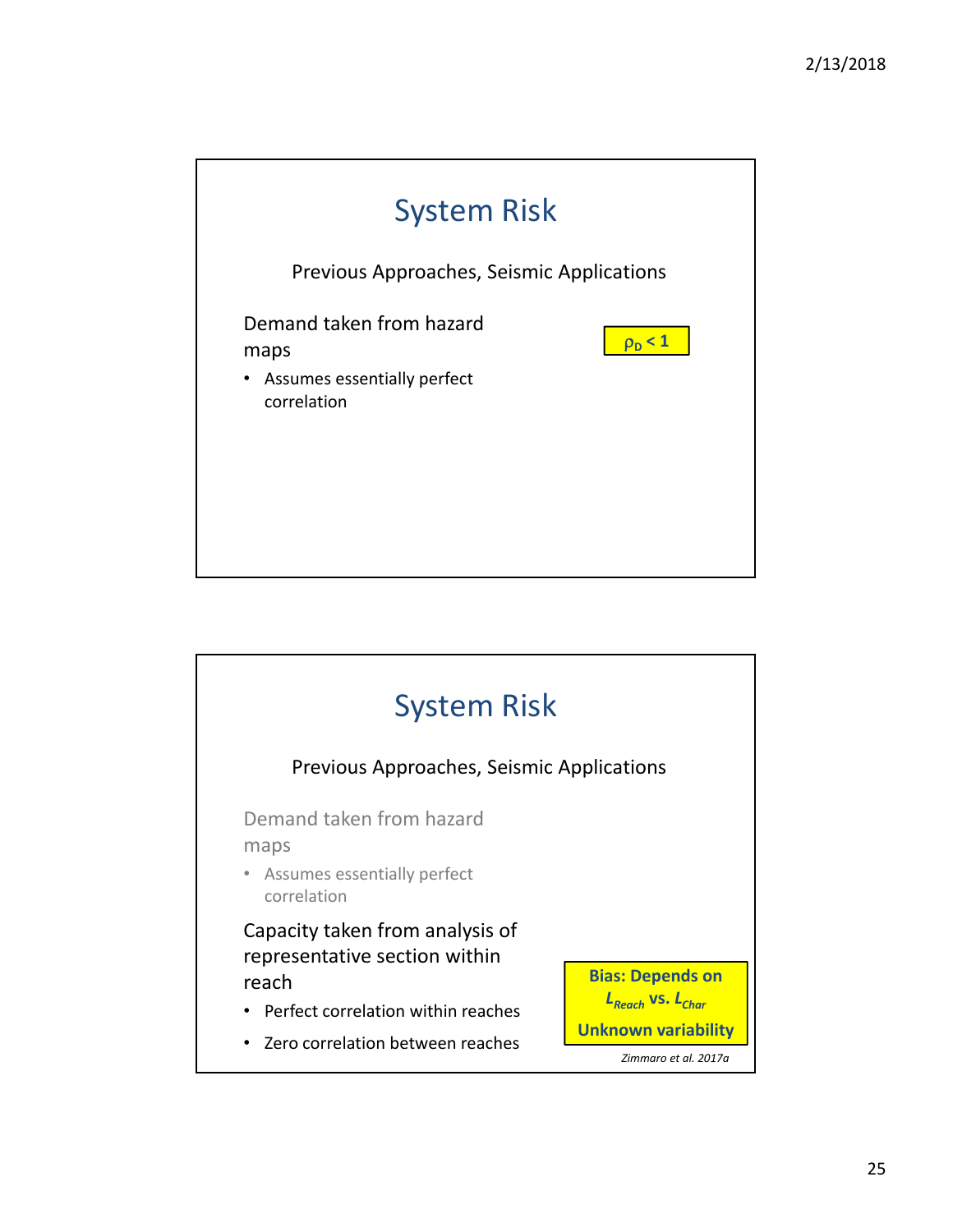### System Risk

Recommended Approaches

Monte Carlo Simulation

Segment‐specific demand and capacity models Correlation Models Cholesky decomposition

System fails if any segment has *Z* < 0

Repeat N times, evaluate  $P_{f,sys}$ 

*Kwak et al. 2016b*



*Jongejan and Maaskant, 2016 Zimmaro et al. 2017b*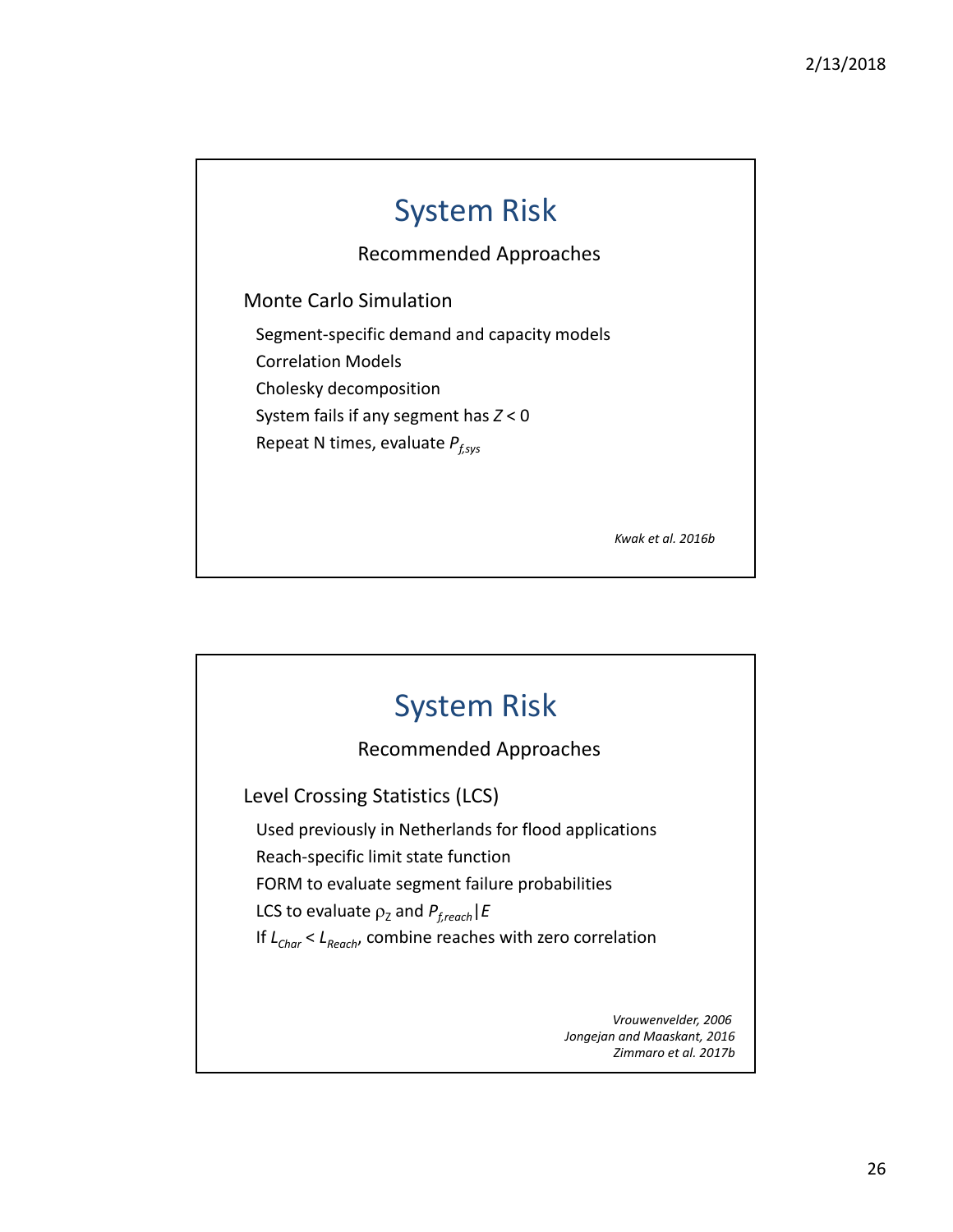

Recommended Approaches

Both approaches require event conditioning. Why?

Earthquakes occur one at a time

PSHA maps: many sources for each site, with strong spatial correlation

 $\therefore$  system risk should be computed at the event level

Can be repeated across multiple events